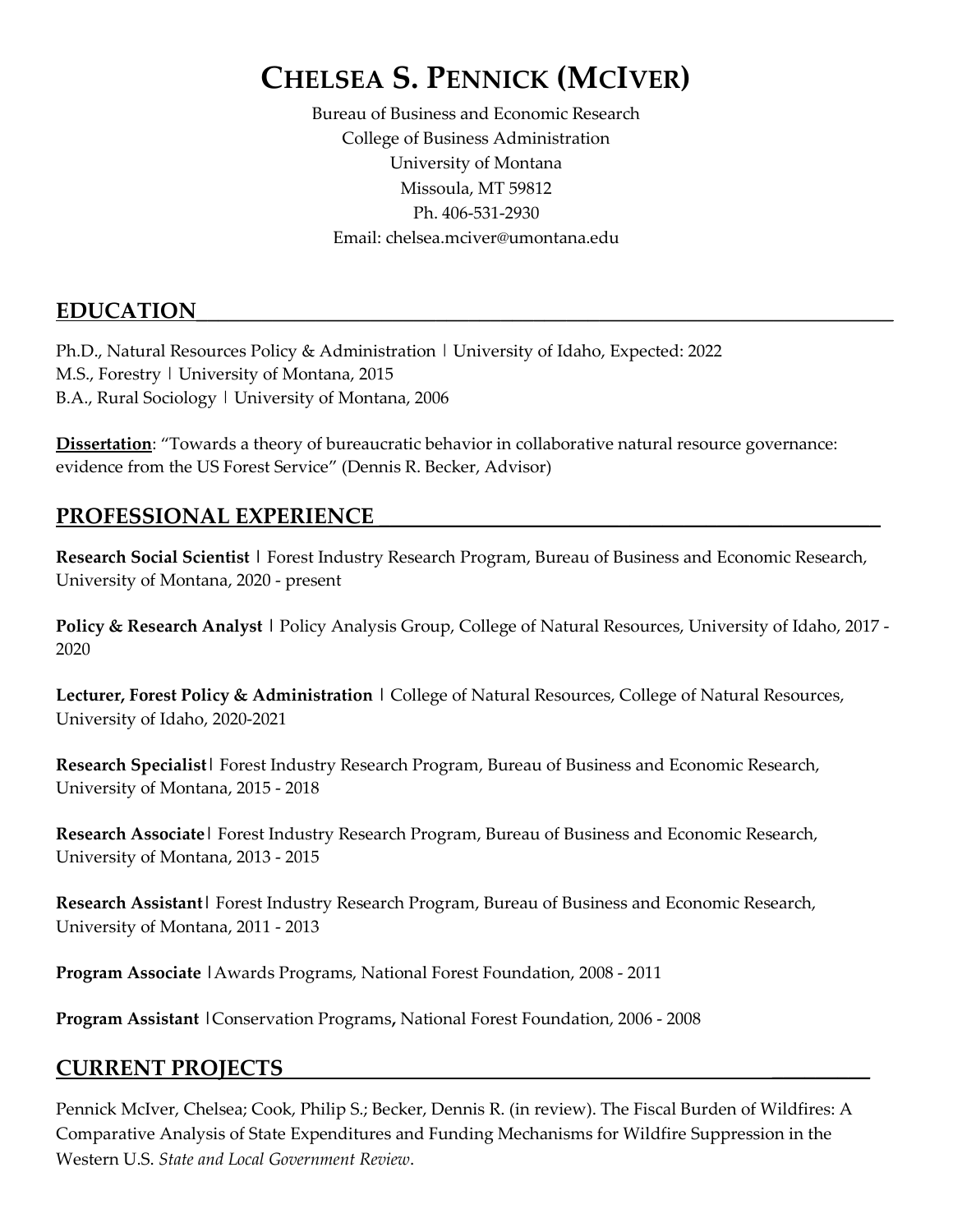Pennick McIver, Chelsea; Dennis R. Becker. (in prep). Towards a theory of bureaucratic behavior in collaborative natural resource governance: evidence from the US Forest Service.

Pennick McIver, Chelsea; Kate C. Marcille; Ashton Hargrave. (in prep). An alternative approach to characterizing federal timber utilization, procurement trends and economic impact areas in the western United States.

Pennick McIver, Chelsea.; Crandall, Mindy. (in prep). Rethinking the Public Lands Burden: Public lands, local governments and policymaking in the American West.

### **PUBLICATIONS \_\_\_\_\_\_\_\_\_**

#### **Publications in Refereed Journals:**

**Pennick McIver, Chelsea**; Becker, Dennis. R. 2021. An empirical evaluation of the impact of collaboration on the pace and scale of national forest management in Idaho. *Forest Science* 67(1): 49-59.

**McIver, Chelsea P.**; Metcalf, Alexander L.; Berg, Erik C. 2018. Procurement Contracting and Forest Communities: Factors affecting local business utilization in the inland northwest. *Journal of Forestry* 116(5):412- 419.

Sorenson, Colin B.; Keegan, Charles E., III; Morgan, Todd A.; **McIver, Chelsea P.**; Niccolucci, Michael J. 2016. Employment and Wage Impacts of Timber Harvesting and Processing in the United States. *Journal of Forestry* 113(4).

**McIver, Chelsea P.**; Metcalf, Alexander; Dodson, Elizabeth. 2016. Making Every Dollar Count: Leveraging federal investments in land management to benefit local communities. *Rural Connections* 10(2).

#### **Reviewed Technical Publications:**

Marcille, Kate C.; Morgan, Todd A.; McIver, Chelsea P.; Christensen, Glenn A. 2020. California's forest products industry and timber harvest, 2016. Gen. Tech. Rep. PNW-GTR-994. Portland, OR: U.S. Department of Agriculture, Forest Service, Pacific Northwest Research Station, 58 p.

McIver, Chelsea P.; Sorenson, Colin B.; Morgan, Todd A. 2018. Wyoming's Forest Products Industry and Timber Harvest, Part I: Timber harvest, products and flow. RMRS-RB-27-1. Fort Collins, CO: U.S. Department of Agriculture, Forest Service, Rocky Mountain Research Station. Electronic

McIver, Chelsea P.; Sorenson, Colin B.; Morgan, Todd A. 2018. Wyoming's Forest Products Industry and Timber Harvest, Part II: Industry sectors, capacity and outputs. RMRS-RB-27-2. Fort Collins, CO: U.S. Department of Agriculture, Forest Service, Rocky Mountain Research Station. Electronic.

McIver, Chelsea P.; Marcille, Kate C.; Morgan, Todd A. 2018. Wyoming's Forest Products Industry and Timber Harvest, Part III: Sales, employment and economic contribution. RMRS-RB-27-3. Fort Collins, CO: U.S. Department of Agriculture, Forest Service, Rocky Mountain Research Station. Electronic

McIver, Chelsea P.; Marcille, Kate C.; Morgan, Todd A. 2018. Woming's Forest Products Industry and Timber Harvest, Part IV: Supplemental tables. RMRS-RB-27-4. Fort Collins, CO: U.S. Department of Agriculture, Forest Service, Rocky Mountain Research Station. Electronic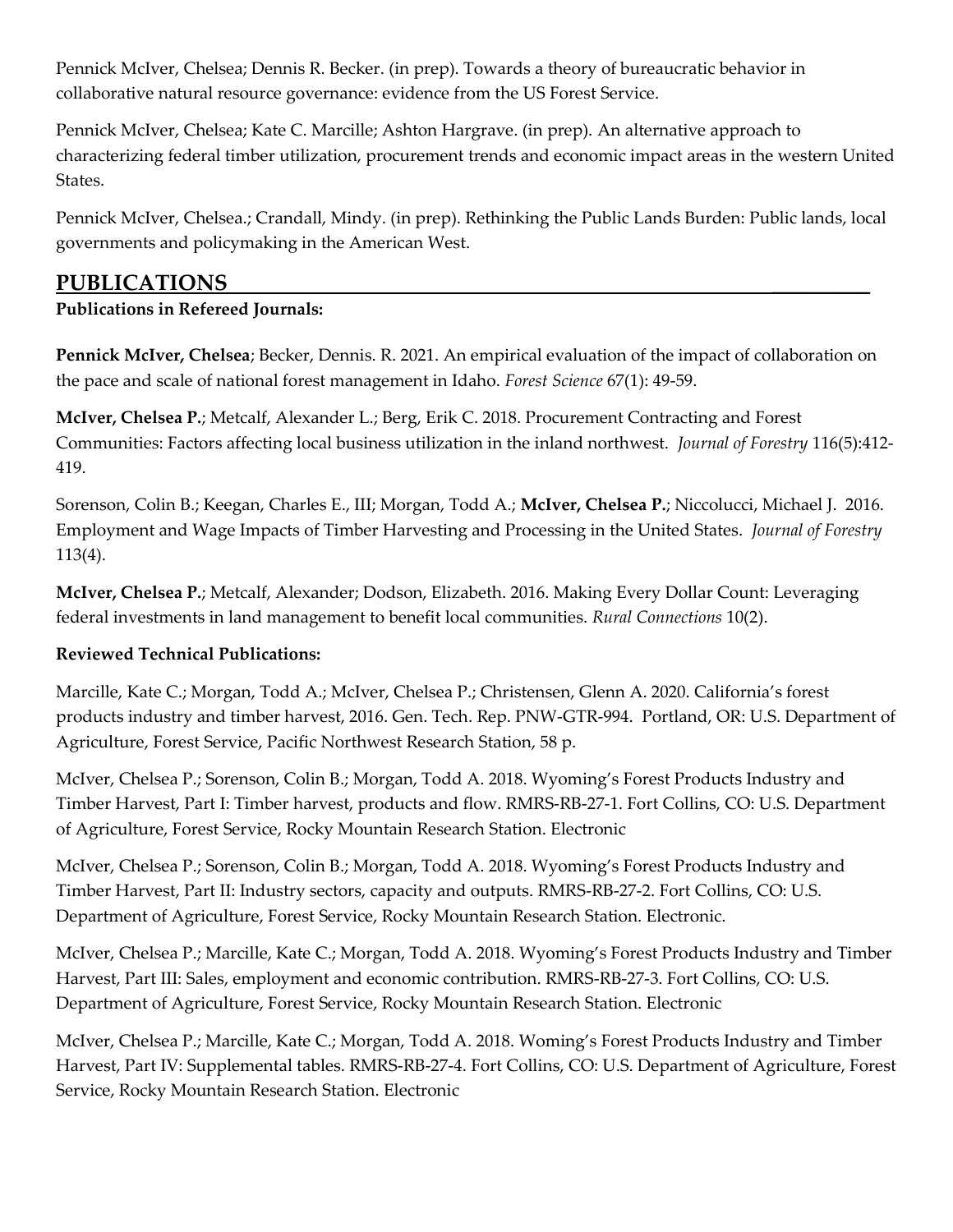Kelly, Erin Clover; McIver, Chelsea P.; Standiford, Richard B.; Haggerty, Mark. 2017. Socioeconomics of the Redwood Region. In Proceedings of the Coast Redwood Science Symposium-2016. Gen. Tech. Rep. PSW-GTR-258. Albany, CA: U.S. Department of Agriculture, Forest Service, Pacific Southwest Research Station, 345-356.

Werstack, Charles E., Jr.; Shaw, John D.; Goeking, Sara A.; Witt, Chris; Menlove, Jim; Thompson, Michael T.; DeRose, R. Justin; Amacher, Micahel C.; Jovan, Sarah; Morgan, Todd A.; Sorenson, Colin B.; Hayes, Steven W.; McIver, Chelsea P**.** 2016. Utah's Forest Resources, 2003-2012. Resour. Bull. RMRS-RB-20. Fort Collins, CO: U.S. Department of Agriculture, Forest Service, Rocky Mountain Research Station, 159 p.

Sorenson, Colin B.; Hayes, Steven W.; Morgan, Todd A.; Simmons, Eric A.; Scudder, Micah G.; McIver, Chelsea P.; Thompson, Michael T. 2016. The Four Corners Timber Harvest and Forest Products Industry, 2012. Fort Collins, CO: U.S. Department of Agriculture, Forest Service, Rocky Mountain Research Station, 62 p.

McIver, Chelsea P.; Meek, Joshua P.; Morgan, Todd A.; Christensen, Glenn A. 2015. California's forest products industry and timber harvest, 2012. Gen. Tech. Rep. PNW-GTR-908. Portland, OR: U.S. Department of Agriculture, Forest Service, Rocky Mountain Research Station. 49p.

Berg, Erik C.; Gale, Charles B.; Morgan, Todd A.; Brackley, Allen M.; Keegan, Charles E.; Alexander, Susan J.; Christensen, Glenn A.; McIver, Chelsea P.; Scudder, Micah G. 2014. Alaska's timber harvest and forest products industry, 2011. Gen. Tech. Rep. PNW-GTR-903. Portland, OR: U.S. Department of Agriculture, Forest Service, Pacific Northwest Research Station. 39 p.

Goeking, Sara A.; Shaw, John D.; Witt, Chris; Thompson, Mike T.; Werstak, Charles E. Jr.; Amacher, Michael C.; Stuever, Mary; Morgan, Todd A.; Sorenson, Colin B.; Hayes, Steven W.; McIver, Chelsea P. 2014. New Mexico's forest resources, 2008-2012. Resour. Bull. RMRS-RB-18. Fort Collins, CO: U.S. Department of Agriculture, Forest Service, Rocky Mountain Research Station, 144 p.

McIver, Chelsea P.; Sorenson, Colin B.; Keegan, Charles E.; Morgan, Todd A.; Thompson, Mike T. 2014. Wyoming's forest products industry and timber harvest, 2010. Resour. Bull. RMRS-RB-17. Fort Collins, CO: U.S. Department of Agriculture, Forest Service, Rocky Mountain Research Station, 29 p.

McIver, Chelsea P.; Sorenson, Colin B.; Keegan, Charles E.; Morgan, Todd A.; Menlove, Jim. 2013. Montana's forest products industry and timber harvest, 2009. Resour. Bull. RMRS-RB-16. Fort Collins, CO: U.S. Department of Agriculture, Forest Service, Rocky Mountain Research Station, 42 p.

#### **Other Publications:**

McIver, Chelsea P. 2021. "10 Years of Restoration: Measuring the impact of the Collaborative Forest Landscape Restoration Program on local communities in northwest Montana." Missoula, MT: University of Montana, College of Forestry and Conservation, 26 p.

McIver, Chelsea P.; Hogg, Jace; Becker, Dennis R.; Cook, Philip S. 2020. "The Impact of Collaboration on the Pace and Scale of Restoration in Idaho." PAG Report No. 41. Moscow, ID: University of Idaho, College of Natural Resources, Policy Analysis Group. 12 p.

McIver, Chelsea P.; Meyer, Karl; Becker, Dennis R.; Cook, Philip S. 2019. "Analysis of a single payment program for public lands counties in Idaho: Scenarios and Implications." PAG Report No. 40. Moscow, ID: University of Idaho, College of Natural Resources, Policy Analysis Group. 78 p.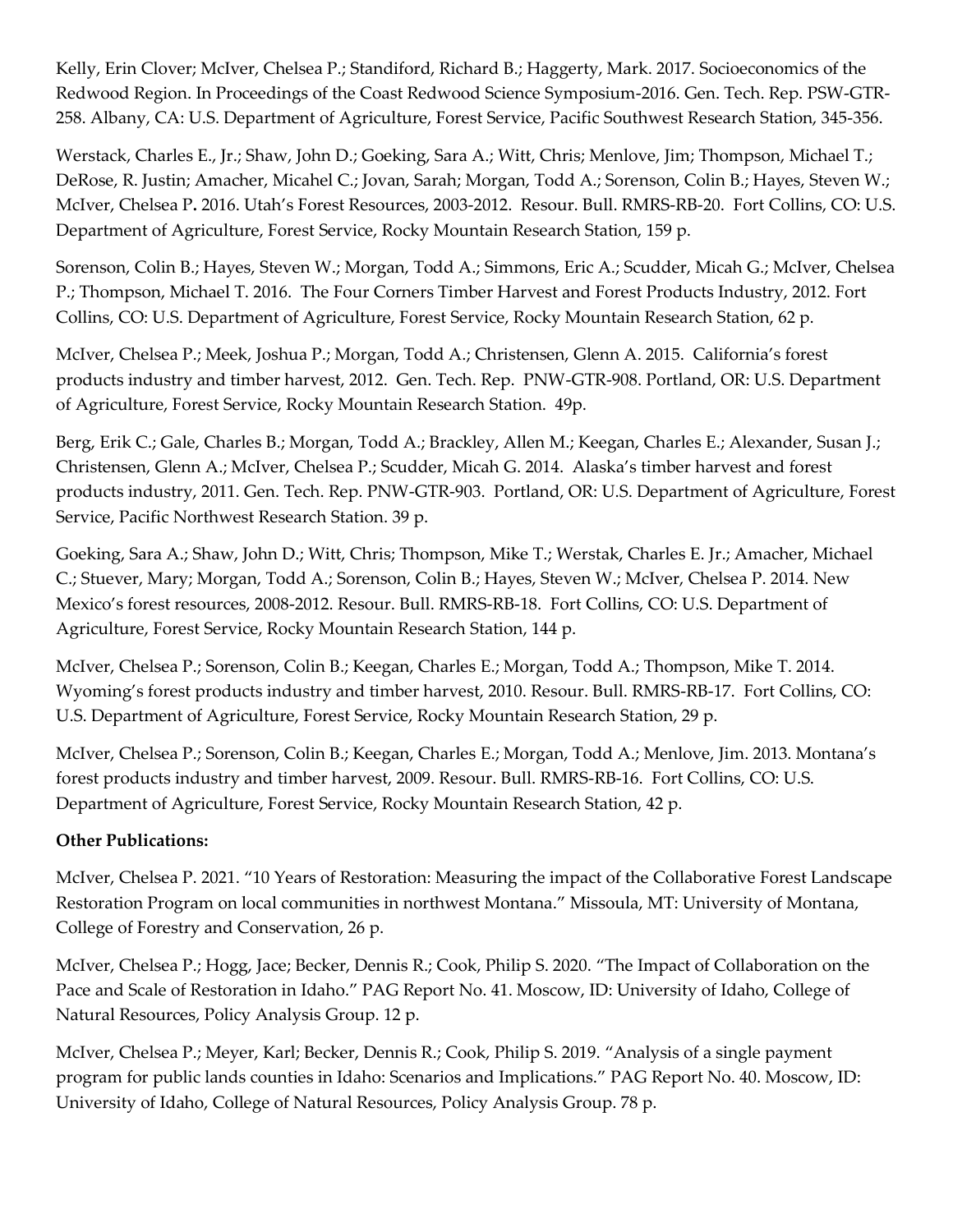McIver, Chelsea P.; Marcille, Kate. "White Paper: Characterizing Federal Timber Flow and Utilization for Input-Output Modeling by the US Forest Service." Missoula, MT: University of Montana, Bureau of Business and Economic Research, 2017. Electronic.

McIver, Chelsea P. 2016. "Measuring the Benefits of the Collaborative Forest Landscape Restoration Program for Local Communities in Northeast Washington." Missoula, MT: University of Montana, Bureau of Business and Economic Research, 26 p.

McIver, Chelsea P. 2016. "Are Forest Restoration Investments Benefiting Local Communities Most in Need?" Missoula, MT: University of Montana, Bureau of Business and Economic Research, 1 p.

McIver, Chelsea P. 2013. "An Assessment of Local Contractor Participation in the Southwestern Crown of the Continent CFLRP Project." Missoula, MT: University of Montana, Bureau of Business and Economic Research, 32 p.

McIver, Chelsea P.; Sorenson, Colin B.; Keegan, Charles E. III: Morgan, Todd A. 2013. "Timber Use, Processing Capacity, and Capability to Utilize Small-Diameter Timber Within USDA Forest Service Region One Timber-Processing Area." Missoula, MT: University of Montana, Bureau of Business and Economic Research, 21 p.

McIver, Chelsea P.; Sorenson, Colin B.; Keegan, Charles E.; Gale, Charles B.; Morgan, Todd A. 2012. "Capacity and Capability of Mills in the Clearwater and Nez Perce National Forests Timber Processing Area." Missoula, MT: University of Montana, Bureau of Business and Economic Research, 9 p.

Sorenson, Colin B.; McIver, Chelsea P.; Keegan, Charles E.; Morgan, Todd A. 2012. "Capacity and Capability of Mills in the Flathead National Forest Timber-Processing Area." Missoula, MT: University of Montana, Bureau of Business and Economic Research, 10 p.

McIver, Chelsea P.; Sorenson, Colin B.; Keegan, Charles E.; Gale, Charles B.; Morgan, Todd A. 2012. "Capacity and Capability of Mills in the Idaho Panhandle National Forest Impact Zone." Missoula, MT: University of Montana, Bureau of Business and Economic Research, 10 p.

Sorenson, Colin B.; McIver, Chelsea P.; Keegan, Charles E.; Gale, Charles B.; Morgan, Todd A. 2012. "Capacity and Capability of Mills in the Kootenai National Forest Impact Zone." Missoula, MT: University of Montana, Bureau of Business and Economic Research, 9 p.

McIver, Chelsea P.; Sorenson, Colin B.; Keegan, Charles B.; Morgan, Todd A. 2012. "Capacity and Capability of Mills in the Lolo National Forest Timber-Processing Area." Missoula, MT: University of Montana, Bureau of Business and Economic Research, 10 p.

Morgan, Todd A.; McIver, Chelsea P.; Sorenson, Colin B.; Keegan, Charles E. III; Hayes, Steven W. 2011. "Montana's Forest Economy: A roller coaster ride through the first decade of the 21st century." Montana Business Quarterly Winter 2011: 2-7.

### **FUNDED AGREEMENTS AND CONTRACTS** \_\_\_\_\_

U.S. Forest Service, Pacific Northwest Research Station (Eric White). "Collaborative Governance for Landscape Prioritization: Exploring the Role of Public Managers in Models of Collaborative Governance Outcomes" (\$50,000).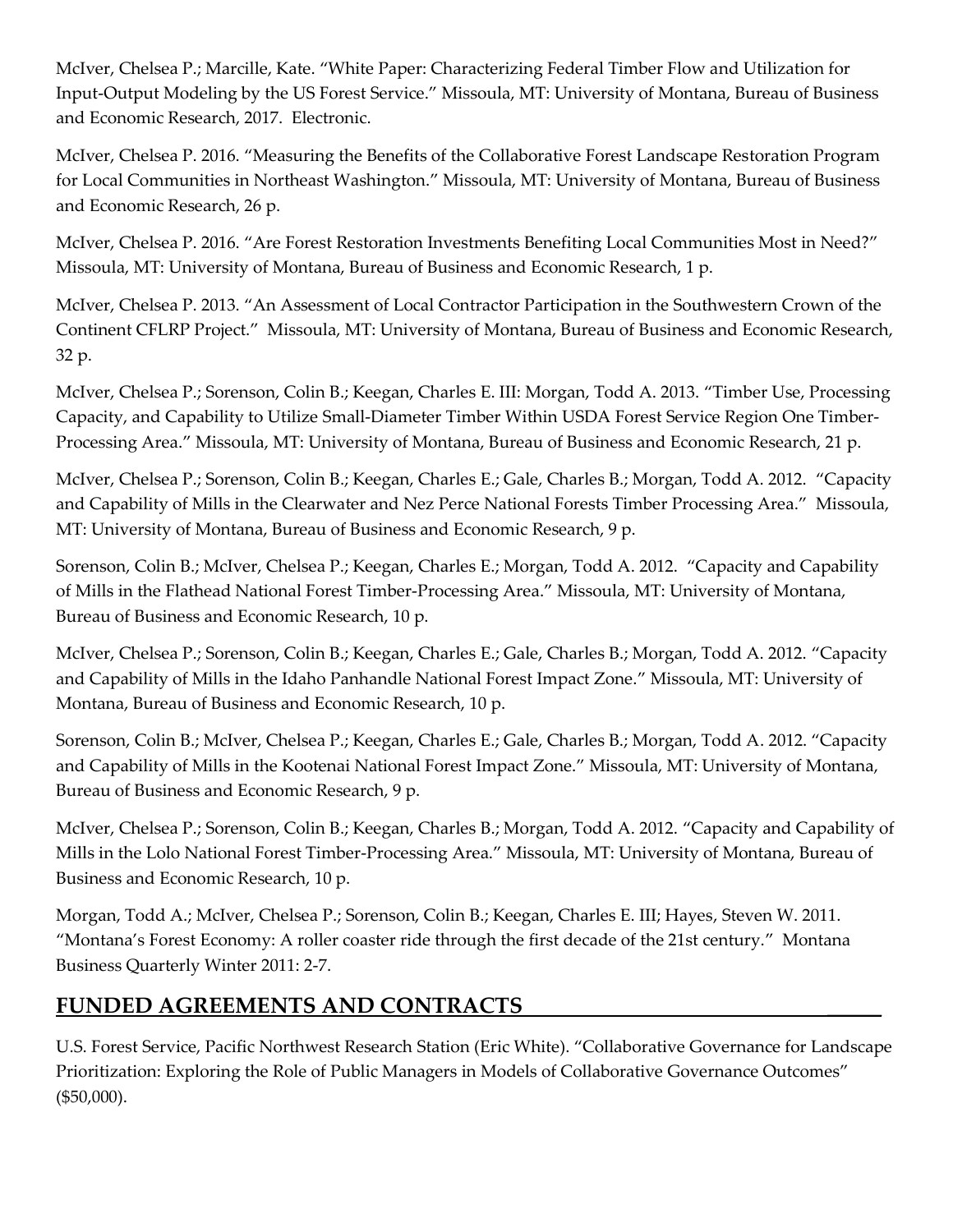University of Montana/SW Crown Collaborative (Cory Davis). "10 Years of Restoration: Measuring the impact of the Collaborative Forest Landscape Restoration Program on local communities in northwest Montana" (\$10,000)

Montana Department of Natural Resources and Conservation. "County Payments Analysis" (T&E Contract)

U.S. Forest Service, Ecosystem Management Coordination Program (Henry Eichman). "An analysis of timber flow for U.S. national forests" (\$60,000)

U.S. Forest Service, Region Two (Kawa Ng). "Capacity and capability studies for national forests in USFS Region Two" (\$51,500)

U.S. Forest Service, Colville National Forest. "Socioeconomic Direct Effects Monitoring for NEW Forest Vision 2020" (\$27,335)

University of Montana/SW Crown Collaborative (Cory Davis). "The First Five Years: Measuring the Impact of the Collaborative Forest Landscape Restoration Program on Local Communities in NW Montana" (\$20,300)

Montana Department of Natural Resources and Conservation. "Montana Primary Forest Products Manufacturers Directory" (\$11,373)

University of Montana/SW Crown Collaborative (Cory Davis). "Monitoring Subcontracting Trends in the Southwestern Crown of the Continent CFLRP" (\$7,310)

#### **PRESENTATIONS \_\_\_\_\_**

#### **Academic Presentations:**

McIver, Chelsea P. 2018. "Can Evidence of a Public Lands Burden Be Found?" Western Forest Economists Annual Meeting. Olympia, WA, June 4, 2018.

McIver, Chelsea P. 2016. "CFLRP and the Mediating Influence of Federal Contract Regulations on Benefit to Local Communities." SAF National Convention. Madison, WI, November 4, 2016.

McIver, Chelsea P. 2015. "A Comparison of Open and Set-Aside Procurement Contracts on Local Benefit to Forest-Dependent Communities." Rural Sociological Society Annual Meeting. Madison, WI, August 8, 2015.

McIver, Chelsea P. 2014. "Who Gets the Work? Measuring the Benefits of the Collaborative Forest Landscape Restoration Program in Western Montana." Western Forest Economists Meeting. Missoula, MT. May 20, 2014.

#### **Organized Sessions:**

"Institutional work in federal lands governance: local perspectives from the Western US." *International Association for Society and Natural Resources Conference*, Virtual, June 2021. Co-convenor: Katherine Wollstein.

#### **Invited Presentations:**

McIver, Chelsea P., Dennis R. Becker. 2020. "Collaboration in the Intermountain West: Impacts on pace, scale and agency decision-making." Idaho Forest Restoration Partnership Meeting. Virtual. April 15, 2020.

McIver, Chelsea P. 2018. "County Payments: Past, Present and Future." Public Lands Committee of the Idaho Association of Counties. Boise, ID, September 25, 2018.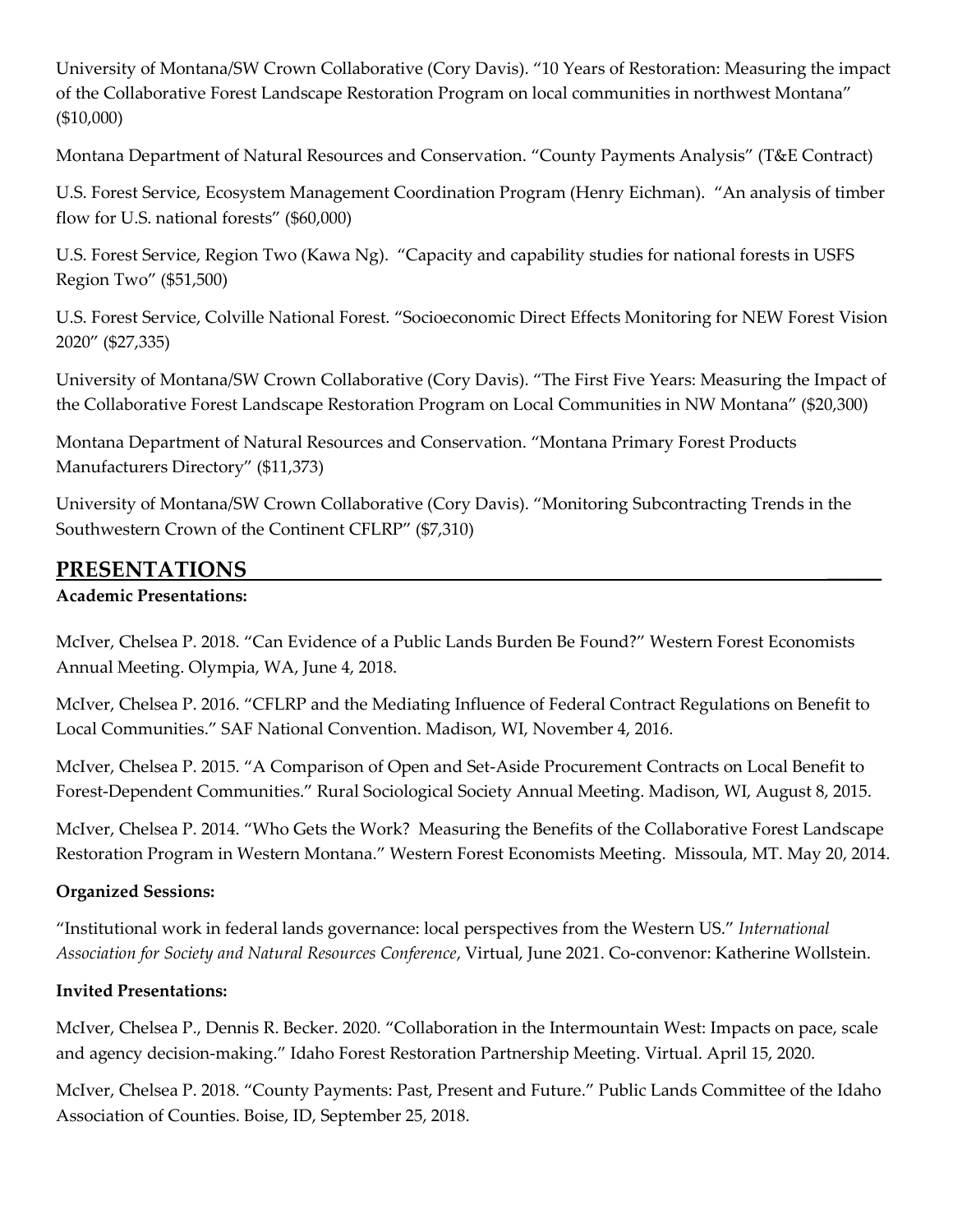McIver, Chelsea P. 2018. "Collaboration in the Intermountain West: A project to understand how collaboration is impacting the pace and scale of restoration." Ecosystem Management and Coordination, Washington Office, US Forest Service. Virtual, August 30, 2018.

McIver, Chelsea P. 2018. "Building Wealth in Rural Communities: county payments and beyond." Mineral County Resource Coalition, Superior, MT, May 8, 2018.

McIver, Chelsea P. 2018. Understanding County Payments: A Case Study. Montana Forest Counties Summit. Missoula, MT, May 1-2, 2018.

McIver, Chelsea P. 2018. Building Wealth in Rural Communities. Panel on Honing Your Collaboration Skills, Regional Forest Restoration Workshop. Coeur d'Alene, ID, March 20-21, 2018.

McIver, Chelsea P. 2016. The Impact of the Collaborative Forest Landscape Restoration Program on Communities in Northeast Washington. Northeast Washington Forestry Coalition Joint Meeting with Colville National Forest. Colville, WA March 17, 2016.

McIver, Chelsea P. 2014. Monitoring Stewardship Contracts. Panel on Landscape Stewardship. SmallWood Conference, Rochester, MN June 4-5, 2014.

### **NEWS MEDIA INTERVIEWS \_\_\_\_\_**

Interview, "How effective is the Forest Service's public engagement process?" Interview with Carl Segerstrom for feature in High Country News. March 24, 2021.

Interview, "The Changing Politics of Woods Work: Cash-strapped agencies use private contractors to the detriment of local communities." Interview with Hal Herring for High Country News. March 2017.

### **TECHNICAL SKILLS**\_\_\_\_\_\_\_\_\_\_\_\_\_\_\_\_\_\_\_\_\_\_\_\_\_\_\_\_\_\_\_\_\_\_\_\_\_\_\_\_\_\_\_\_\_\_\_\_\_\_\_\_\_\_\_\_

Cartography, GIS & Spatial Statistics | ArcGIS, Adobe Illustrator, R.

• *Point pattern analysis, spatial autoregressive models*

Design | Adobe InDesign & Illustrator

• *Data visualization, infographics*

Data Analysis & Statistics | R, SPSS, Excel, NVivo

• *Multivariate analysis, logistic regression, hierarchical models*

## LEADERSHIP AND SERVICE

Lolo Restoration Committee | Member 2011 to present

• *Served as co-chair of committee (2010-2013)*

Rural Voices for Conservation Coalition (RVCC) | Member 2015 to present

- *Leadership Team: provide guidance on strategic priorities and organizational development (2019 to present)*
- *Rural Development for Land Stewardship Working Group: contribute to policy discussions, position statements and issue papers on topics related to stewardship contracting, collaboration, other contracting authorities.*